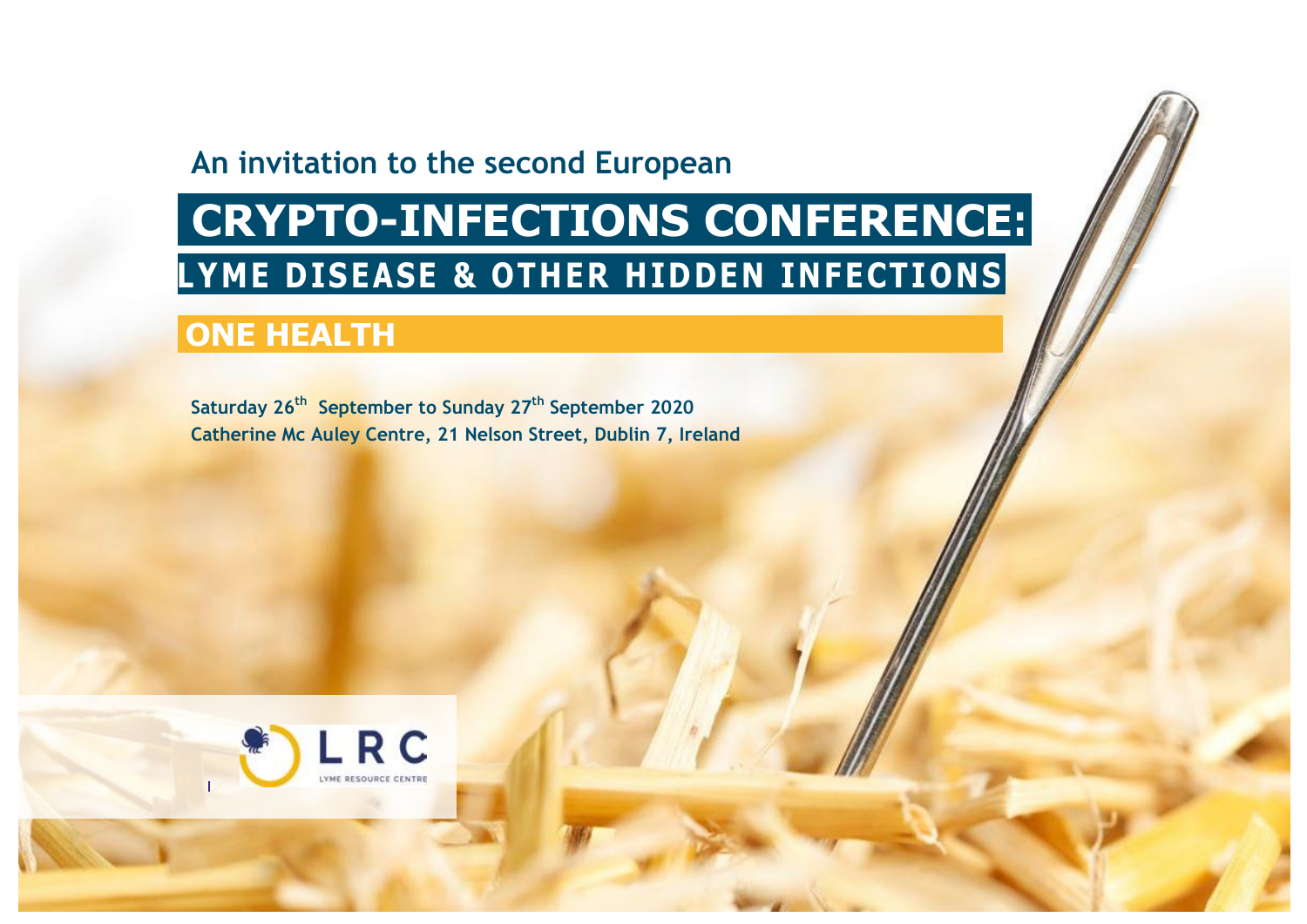### **MEETING AGENDA**

#### **DAY 1- THE SCIENCE**

**CHAIRS –Prof John (Jack) Lambert & Christian Perronne**

| 13:00 | <b>Introduction</b>                                                                                                          |
|-------|------------------------------------------------------------------------------------------------------------------------------|
|       | Prof John (Jack) Lambert                                                                                                     |
| 13:10 | One Health: Forming Collaborations that transcend disciplinary boundaries                                                    |
|       | <b>Dr Cheryl Stroud</b>                                                                                                      |
| 13:40 | PCR for crypto-infections diagnosis in patients with PTLDS: Comparison of matrices (venous blood, capillary blood, urine and |
|       | saliva)                                                                                                                      |
|       | <b>Prof Christian Perronne</b>                                                                                               |
| 14:20 | Clinical spectrum of persistent Bartonella infection and important considerations in Diagnosis and Treatment                 |
|       | Dr B Robert Mozayeni                                                                                                         |
| 15:20 | Hiding in the body: metamorphoses of Lyme disease spirochetes                                                                |
|       | Dr. Natasha Rudenko                                                                                                          |
| 15:50 | Coffee break                                                                                                                 |
| 16:15 | Late Lyme carditis- Samantha Bishop, Hasibul Haque, Vett Lloyd                                                               |
|       | Tissue distribution of B. burgdorferi and B. miyamotoi in wildlife - Chris Zinck and Vett Lloyd                              |
|       | Borrelia bissettii in Canada - Samantha Bishop and Dr Vett Lloyd                                                             |
| 17:15 | Uptake and intracellular processing of borreliae by human macrophages                                                        |
|       | <b>Prof Stefan Linder</b>                                                                                                    |
|       |                                                                                                                              |

18:15 End of Conference first day

# **CRYPTO-INFECTIONSCONFERENCE**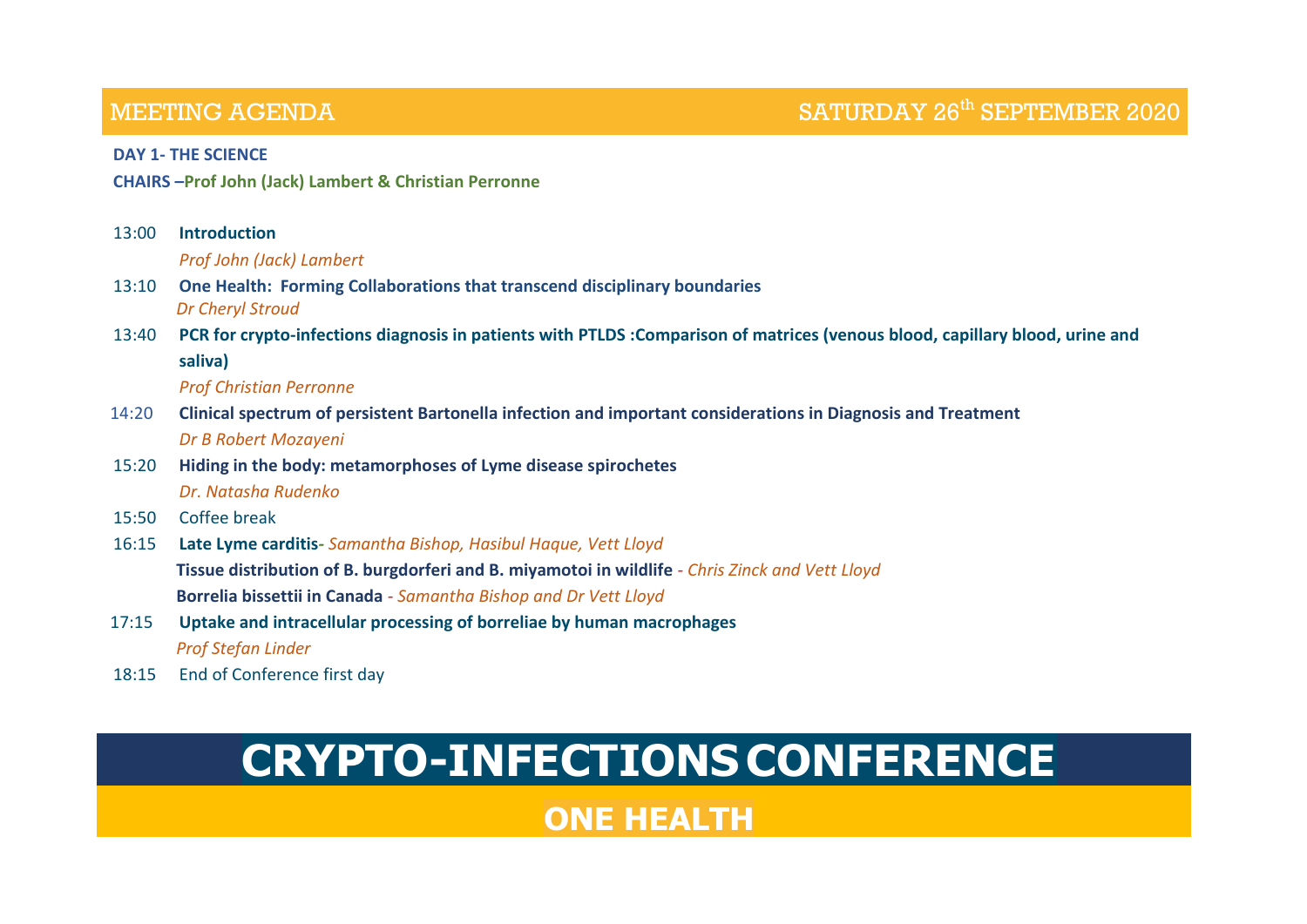### **MEETING AGENDA**

## SUNDAY  $27<sup>th</sup>$  SEPTEMBER 2020

#### **DAY 2 From Bench to Bedside.**

- 8:00 **Introduction** -*CHAIRS Prof Christian Perronne & Fred Verdult*
- 8:15 **Pioneering Dutch Lyme Patients, Inspired By The AIDS Movement: The United Strategic Path From NO HEALTH To ONE HEALTH** *-Fred Verdult*
- 9:00 **How to make a disease disappear.** Michael Cook
- 9:10 **PCR for crypto-infections diagnosis in patients with PTLDS : Correlation with clinical signs -** *Dr Christian Perronne*
- 9:50 Coffee break
- 10:20 **'Chronic Lyme Disease': a model for persistent pathogen involvement in chronic disease: an expression of interest application to the MRC**- Dr Karl Morten
- 10:40 **Assessing the tick infection prevalence in an emerging region for Lyme disease**- *Julie Lewis* (Accepted abstract)
- 11.05 **Babesiosis- a one health approach** Dr Willie Weir
- 11.45 **Lyme Triad- A Research Study To Advance Our Knowledge Of Treatment Of Tick-Borne Infections-** *Dr Jack Lambert*
- 12:15 Lunch
- 13:15 Three presentations (submitted abstracts) of 15 minutes
	- *1- Unravelling Some of the Complexities of Laboratory Testing in Lyme disease and Other Infections- Dr Armin Schwarzbach*
	- *2- Neglected Infections And Gastrointestinal Issues In Patients With Late / Persistent / Chronic Vector-Borne Infections- Tanja Mijatovic*
	- *3- Specific Borrelia phages as new strategies for diagnostics Louis Teulieres*
- 14:00 **Lyme Disease: Columbia research, treatment trials, and future directions***- Dr Brian Fallon*
- 14:45 **Ticks bite in pregnancy- How are the offspring affected: lessons from animal models, application to humans.** *Prof John (Jack) Lambert*
- 15:30 **Endocarditis, a common pathology caused by chronic Bartonella infections in both animals and humans-***Dr Bruno Chomel*
- 16.15 **Conclusions:** *Prof Christian Perronne & Prof John Lambert*
- 16:30 End of conference

# **CRYPTO-INFECTIONSCONFERENCE**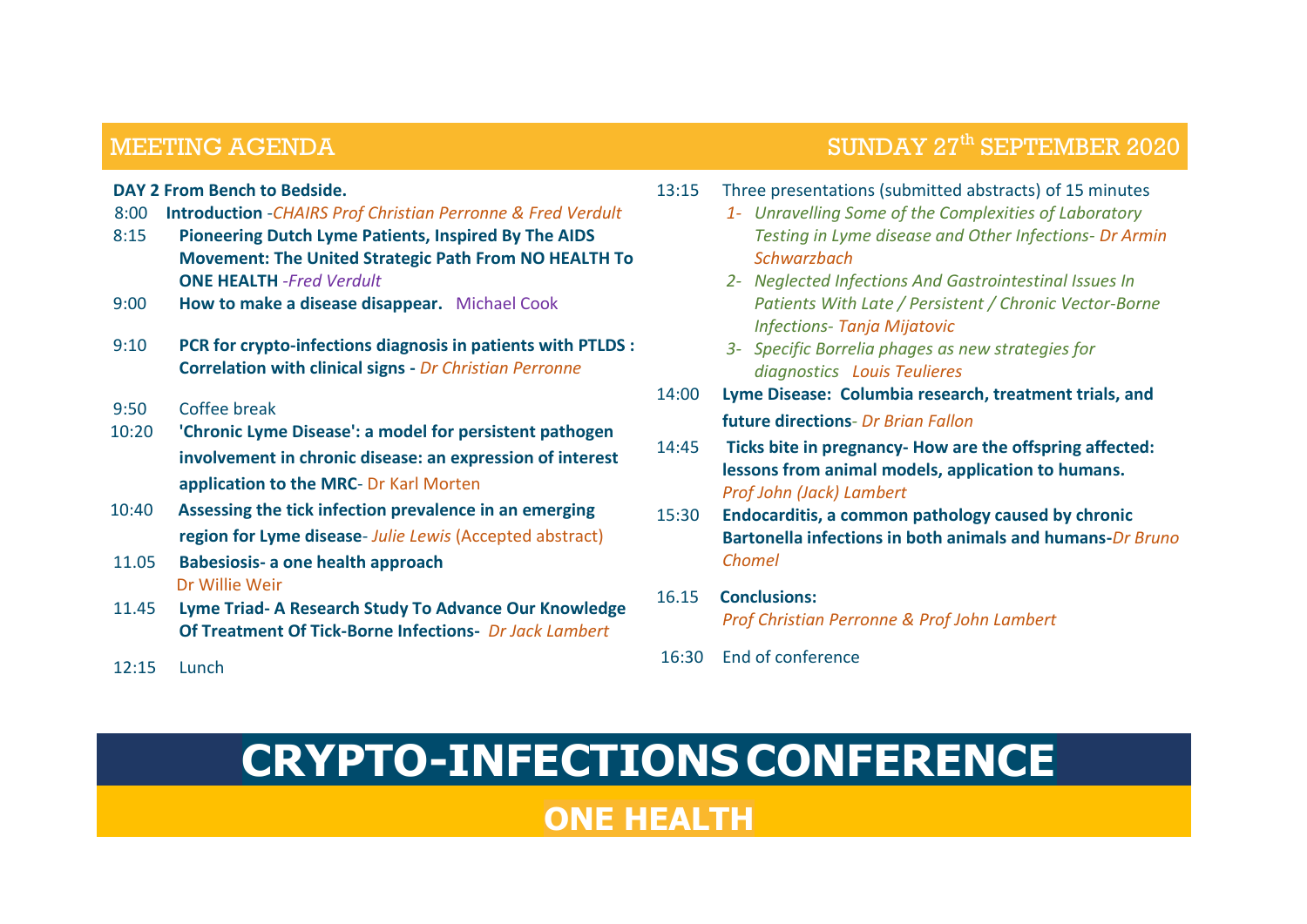## CALL FOR ABSTRACTS

### DEADLINE 2<sup>nd</sup> SEPTEMBER 2020

Aims and eligibility

Abstracts should contain original material from recent work that is not yet in publication. The conference encourages research on crypto infections as well as best practice examples and lessons learned.

Abstract categories

Please see below list of topics/ tracks available for submitted abstracts for Crypto-Infections 2019:

1. Human studies

2. Animal studies

3. Epidemiology

4. Diagnostics and therapeutics

For abstracts submitted by students, the registration for the conference will be waived, but all costs related to the conference participation should be covered by you, including flight and accommodation.

Please send your abstract in pdf format to [gavramovic@mater.ie](mailto:gavramovic@mater.ie) by the 2<sup>nd</sup> September 2020. Word count limit is 250 words excluding title and authors. The abstract should contain the following sections: Title and Authors, Introduction, Methods, Results and Discussion. Authors should indicate if they wish to apply for an oral presentation or poster only.

# **CRYPTO-INFECTIONSCONFERENCE**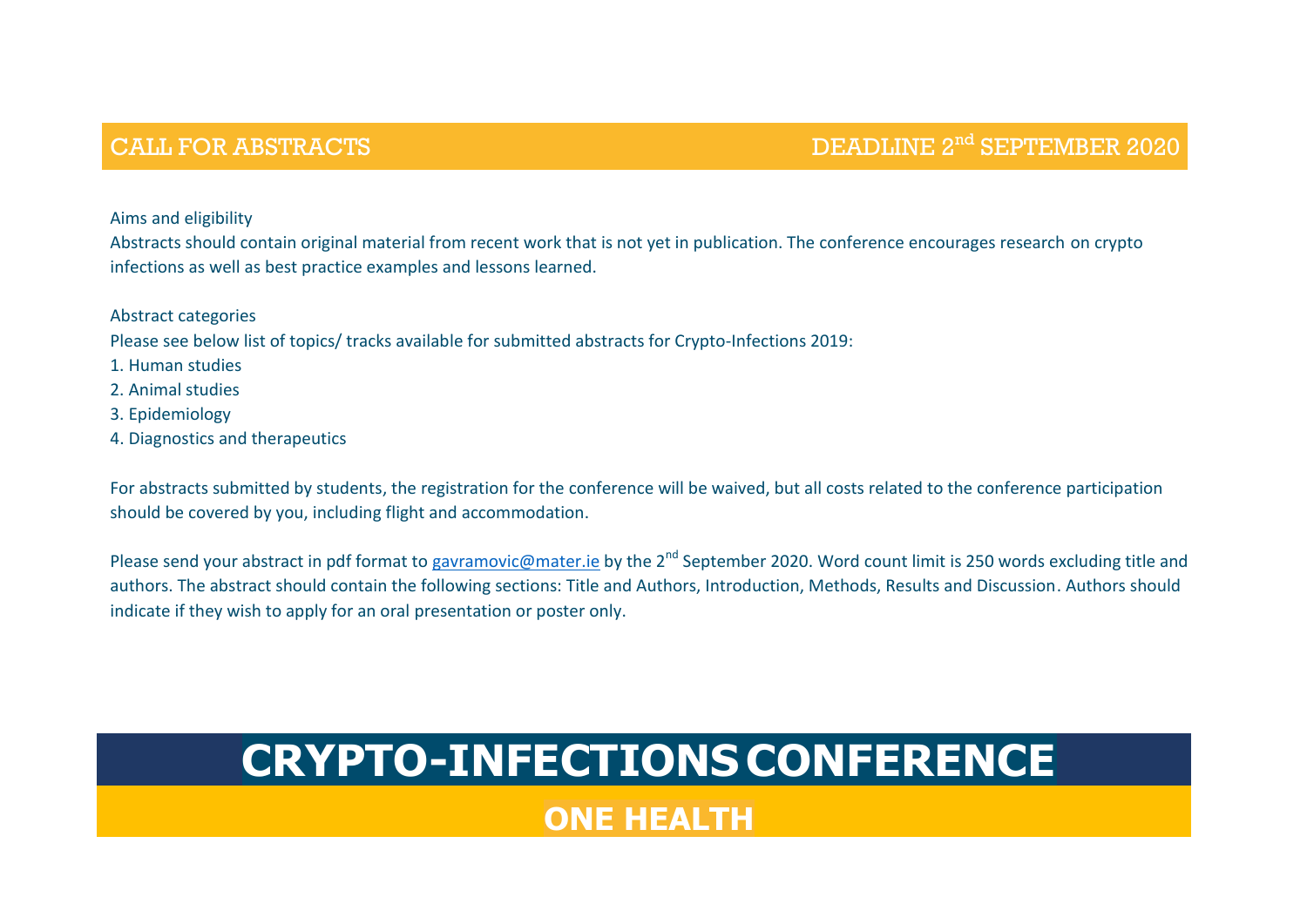### **Prof Jack (John) Lambert**

*Consultant Infectious Diseases, Mater Misericordiae University Hospital/ University College Dublin, Ireland.*

Dr John lambert is is a consultant in Infectious diseases and genitourinary medicine, and has been practicing in Dublin Ireland as a consultant in the Mater and Rotunda Maternity hospitals, with teaching appointment at UCD School of Medicine and Medical Science. He is director of the National Isolation Unit for Highly Infectious Diseases at the Mater Misericordiae University Hospital and a member of the National Viral Hemorrhagic Fever Committee of the HSE. He has also been involved in the Sexual Health Strategy group in Ireland and teaching GP in Ireland on the subject of STDs. He has presented widely in the field of Lyme and co infections in the last 3 years through EU and USA conferences supported by the International Lyme and Associated Diseases Society (ILADS).

#### **Dr. Brian Fallon**

*Director, Lyme and Tick-borne Diseases Research Center, Columbia University Irving Medical Center, New York, USA*

Dr. Brian Fallon (MD, MPH) trained in epidemiology and psychiatry at Columbia University, where he developed an expertise in clinical trials research. His work on Lyme disease began in 1991 and has included studies in children and adults, focusing on phenomenology, diagnostics, neuroimaging, neurocognition, and treatment studies. He has lectured widely and published extensively, including a recent book entitled Conquering Lyme Disease: Science Bridges the Great Divide (Columbia University Press, 2018). He has received federal and foundation grants and currently serves on the Department of Health and Human Services Tick-borne Disease Working Group. Current research projects at the Columbia Lyme Center include: a) two treatment studies (e.g., disulfiram; meditation); b) a national cohort study in Denmark to clarify whether Lyme disease is associated with psychiatric manifestations; c) precision medicine collaborations using the Center's biorepository of specimens from longitudinal and cross sectional studies; d) post-mortem brain studies; e) a collaborative Powassan Virus diagnostic and treatment development study; f) a biometric studies to develop a new measure of symptom burden.

# **CRYPTO-INFECTIONSCONFERENCE**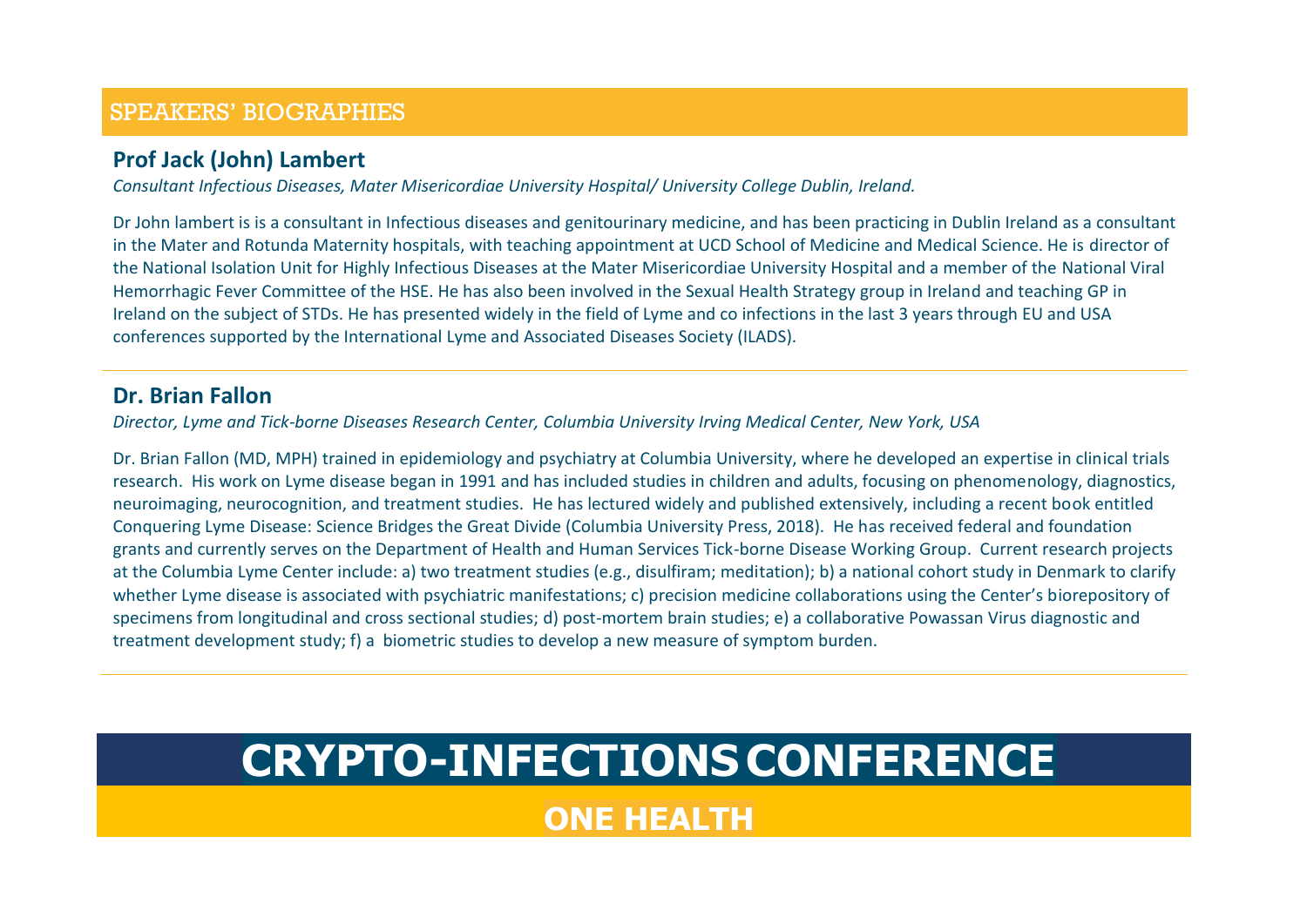#### **Dr B Robert Mozayeni, MD**

*Expert in Translational Medicine, the science and art of advancing medical science safely and efficiently*

Dr. Mozayeni trained in Internal Medicine, Rheumatology and Molecular Biophysics in a physician-scientist research residency at Yale-New Haven Hospital, where Lyme disease was discovered and treated by Rheumatologists in the Rheumatology section. He subsequently became a Senior Staff Fellow at the National Institutes of Health (NIH) where he completed a second fellowship in Rheumatology. Since 1994, while in private practice, has held clinical privileges at Suburban Hospital, a member of Johns Hopkins Medicine and an affiliate of the NIH Clinical Center.

Recently, he became the President of ILADS. His main objective with ILADS is the same as with his professional career – to advance the science of translational medicine and learn from the issues presented by Lyme disease, how to more rapidly advance medical science. His career passion is to find the fastest path for advancing medical science in diverse areas of patient need and controversy to validate and continuously improve best clinical practices.

He is the Chief Medical Officer of Galaxy Diagnostics, LLC. Recently, he founded 'T Lab' focusing on the use of high resolution microscopy to identify cryptic infections and demonstrate how they cause disease. He is a Fellow of the non-profit Think Lead Innovate Foundation and he is a founder of the non-profit Foundation for the Study of Inflammatory Diseases.

His work on cerebrovascular diseases, as a Rheumatologist, he began to appreciate the importance of Bartonella cryptic infections. Over the past 12 years, he has been actively researching chronic rheumatic and cerebrovascular diseases and their relationship to persistent human Bartonella infection.

# **CRYPTO-INFECTIONSCONFERENCE**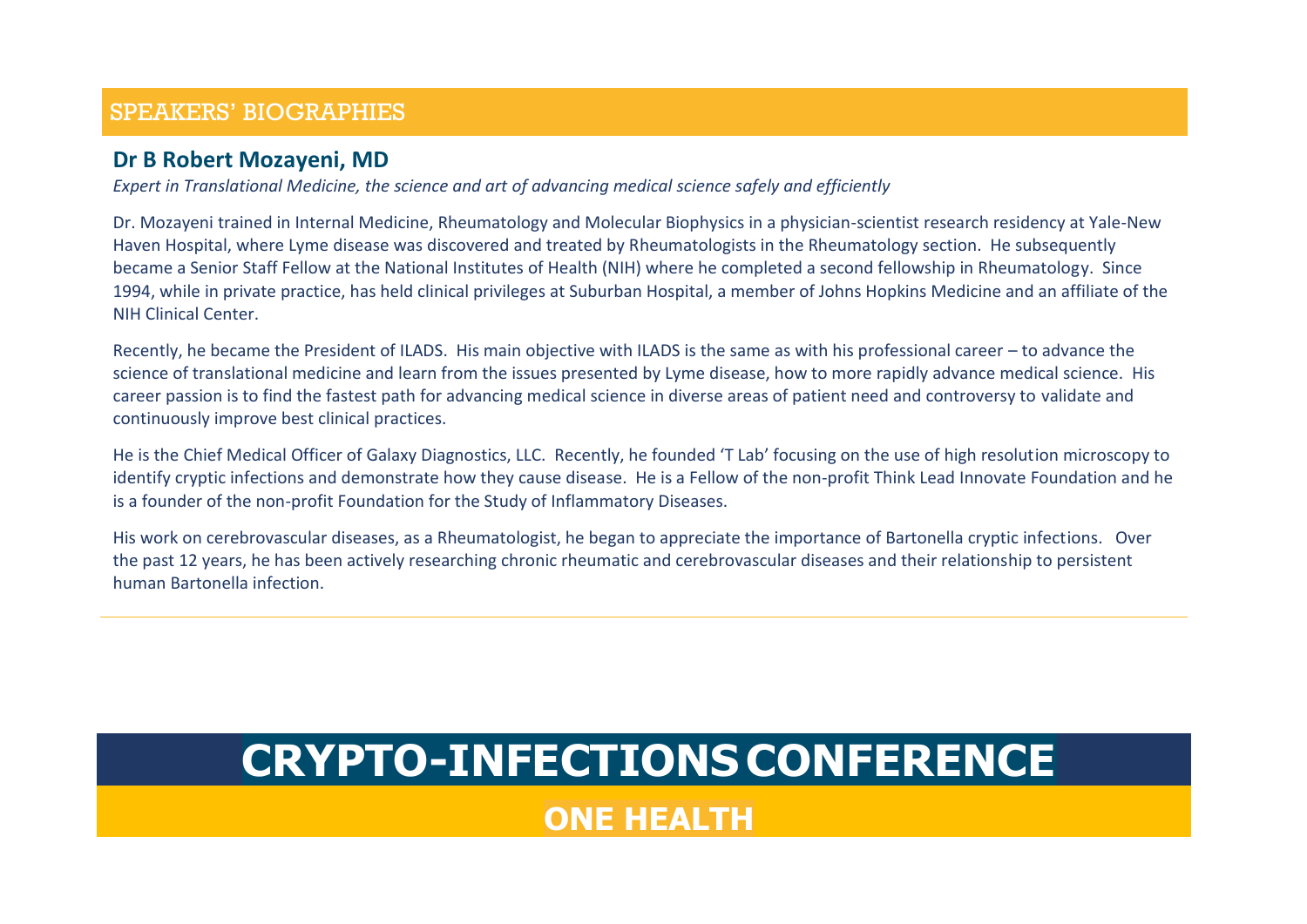#### **Dr. Natasha Rudenko, PhD.**

*Deputy Head of the laboratory of Molecular Ecology of Vectors and Pathogens at the Institute of Parasitology of Biology Centre Academy of Sciences of the Czech Republic*

For the last two decades her research were focused on ecology, epidemiology, and distribution of arthropod-borne diseases and vectorhost-pathogen interactions. The main interests are: ecology, epidemiology, genetic diversity of the causative agent of human Lyme disease, the spirochetes from *Borrelia burgdorferi* sensu lato complex, in Europe and around the world and their impact in global public health, microbial infectivity, pathogenicity, survival behaviors, and response to antibiotic treatment or capability to transform into persisting forms that cause relapsing or chronic diseases.

# **CRYPTO-INFECTIONSCONFERENCE**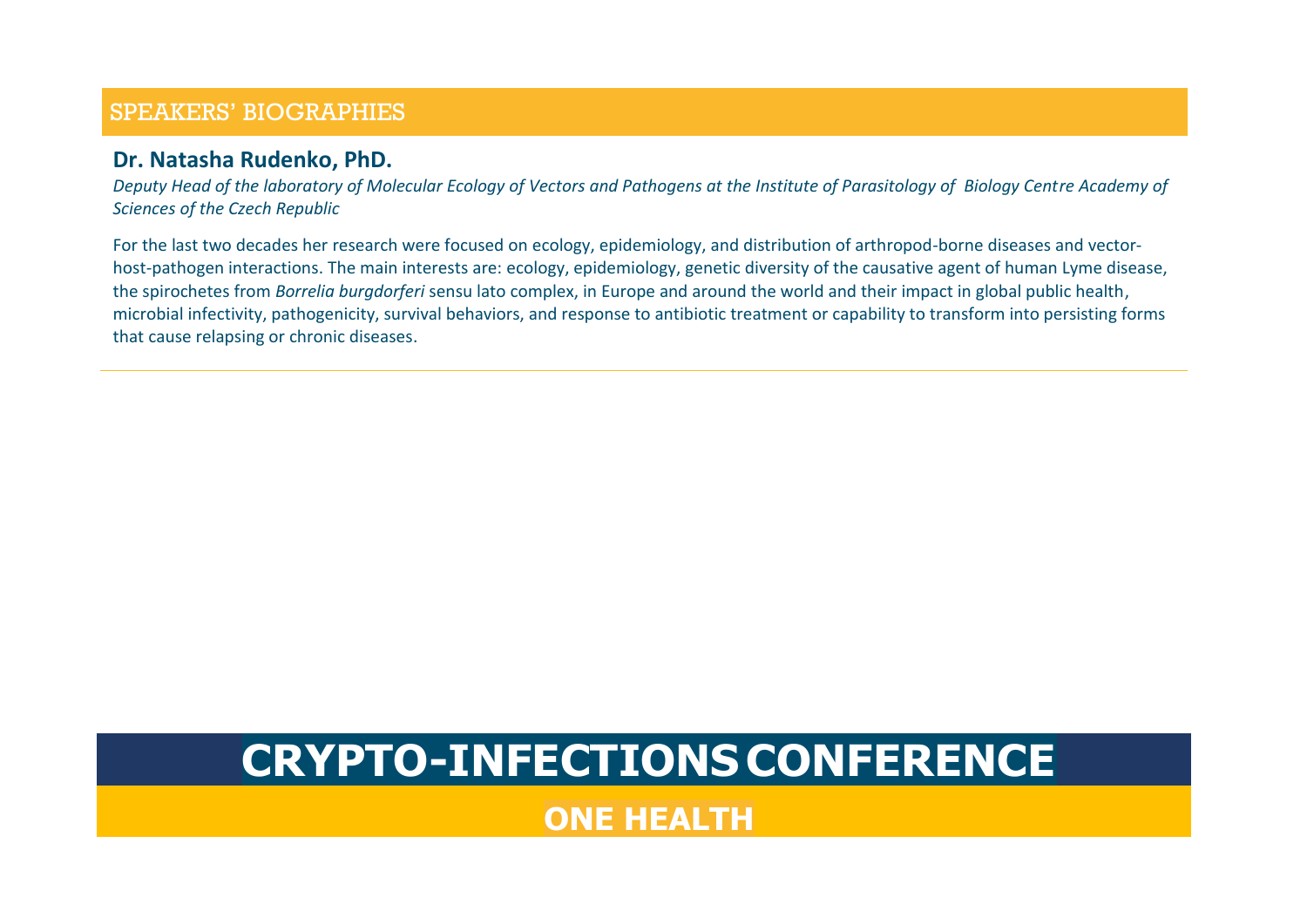#### **Prof Christian Perronne**

*Professor of Infectious and Tropical Diseases at the University of Versailles-St Quentin (UVSQ), France*

Christian Perronne, MD, PhD, qualified in Internal medicine, is Professor of Infectious and Tropical Diseases at the University of Versailles-St Quentin (UVSQ), Paris-Saclay, France. Since 1994, he is chief of a Department of Medicine at the Raymond Poincaré University Hospital in Garches, Greater Paris University Hospitals group. He had major responsibilities within several institutions: Pasteur institute in Paris (vicedirector of the national tuberculosis reference center), French College of Professors of Infectious and Tropical Diseases (chairman), French National Technical Advisory Group of Experts on Immunisation (chairman), French Drug Agency (chairman of several working groups making evidence based recommendations), Superior Council for Public Hygiene of France (Chairman), French High Council for Public Health (Chairman of the Communicable diseases commission), INSERM, National Council of Universities (Chairman for infectious and tropical diseases), European Advisory Group of Experts on Immunisation at the World Health Organization (vice-chairman). He was principal investigator of several major clinical trials. He is author or co-author of more than 300 scientific publications in peer-reviewed journals. Since 1994, Christian Perronne is involved in the management of chronic Lyme and associated diseases. He is leading a coalition of patients and physicians for the recognition of chronic Lyme disease and other crypto-infections (hidden infections) in France. He is cofounder and vicepresident of the French federation against tick-borne diseases (FFMVT) and president of its scientific council. He is author of a book "La vérité sur la maladie de Lyme" (in French) ("The truth about Lyme disease"), Odile Jacob publisher, Paris, which will be published in English in May 2020 ("Crypto-infection, the truth about Lyme disease and other hidden infections"), Hammersmith publisher, London, Dublin.

# **CRYPTO-INFECTIONSCONFERENCE**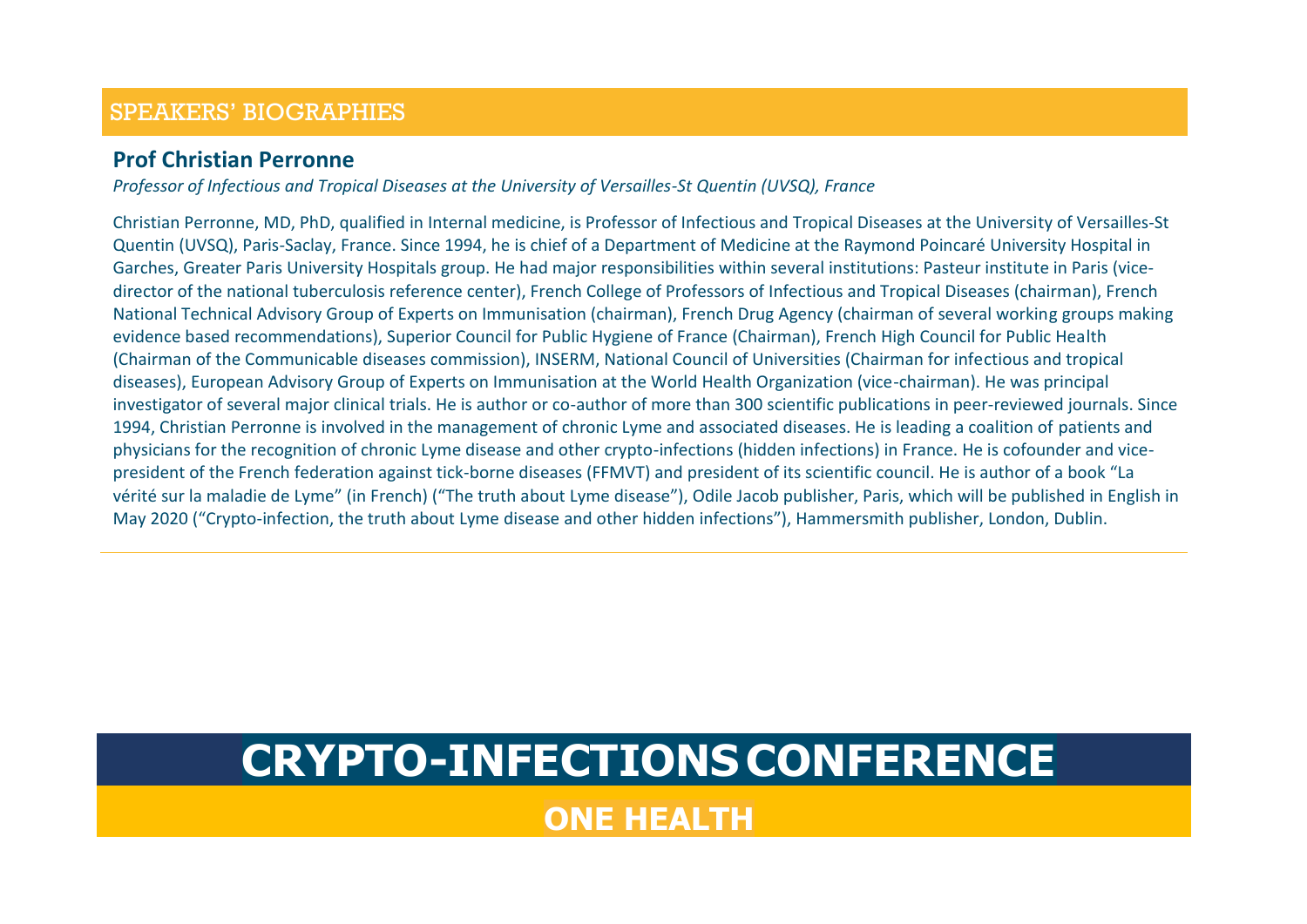#### **Dr Alain Trautmann**

*Emeritus researcher, Cochin Institute, Paris, France*

Alain Trautmann is an emeritus researcher form CNRS. He has been working first in neurobiology, then in immunology. Still active in cancer immunotherapy at the Cochin Institute in Paris, he became interested in Lyme disease for family reasons a few years ago. He is member of the scientific advisory board of FFMVT, the French federation of tick-borne diseases.

#### **Dr Hugues Gascan**

*Research Director at CNRS (French National Centre for Scientific Research), IGDR, Rennes and Angers, France*

Hugues Gascan is a research director from CNRS, the French National Centre for Scientific Research, and he has been working in the field of immunology, and more particularly in cytokines and chronic diseases for approximately 35 years. He has been interested in Lyme disease for few years now, leading a project whose aim is an analysis of the immune response in late and chronic forms of this pathology, in order to facilitate its diagnosis.

### **Stefan Linder**

*Professor for Cellular Microbiology, University Medical Center Eppendorf, 20246 Hamburg, Germany*

Stefan Linder holds a professorship for Cellular Microbiology at the University of Hamburg since 2009. His research is focused on the interaction between bacterial pathogens and human immune cells, and specifically on the uptake and intracellular processing of *Borrelia burgdorferi* by primary human macrophages. His group is particularly interested in the regulation of cytoskeletal dynamics and intracellular trafficking pathways that contribute to phagocytosis and phagolysosomal degradation of borreliae.

# **CRYPTO-INFECTIONSCONFERENCE**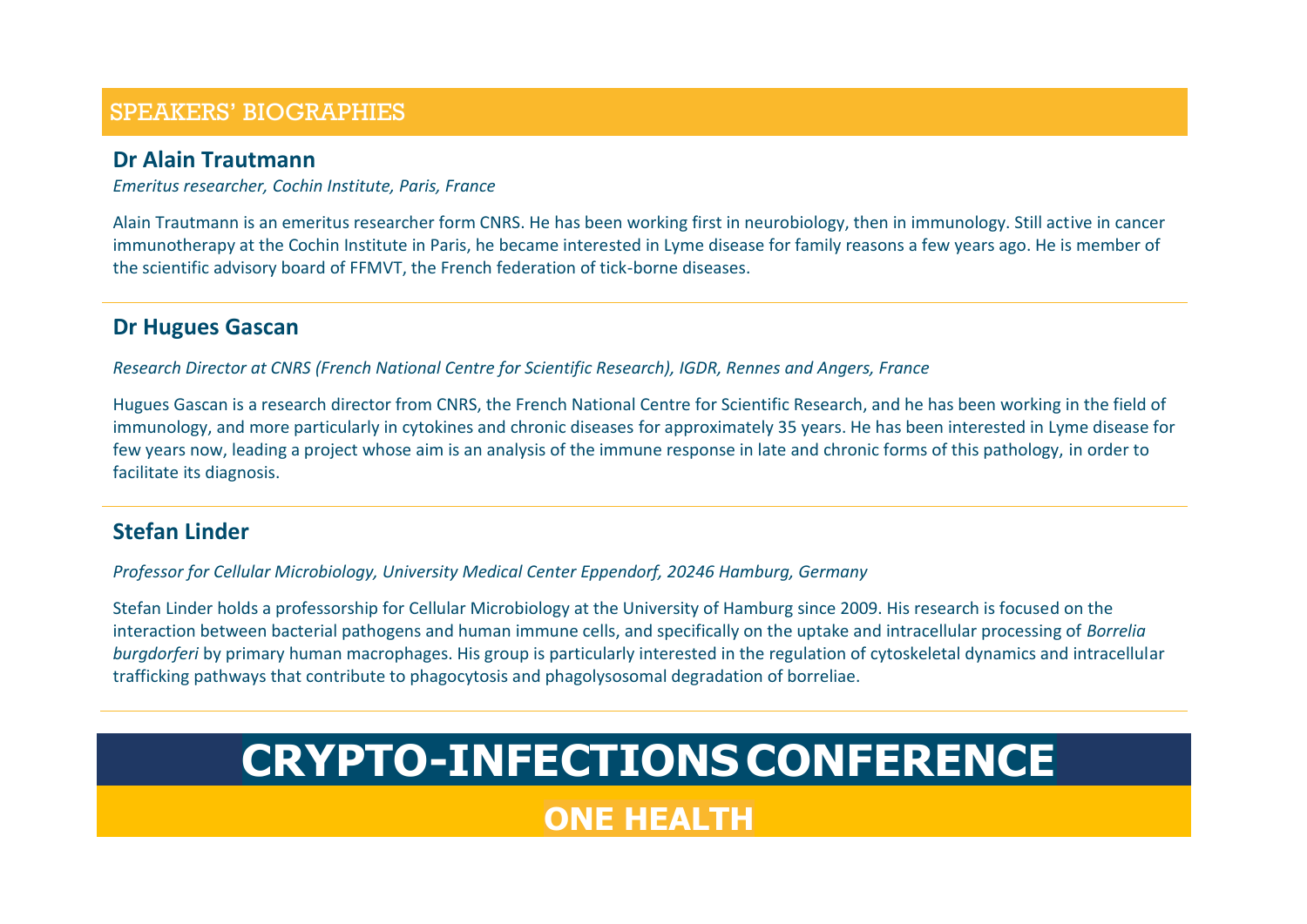### **Dr Cheryl Stroud, DVM, PhD**

#### *One Health Commission, USA*

Dr. Stroud has enjoyed professional experiences in Industry, Academic Research / Teaching, Private Veterinary Practice and as a One Health practitioner. After years of research she returned to small animal veterinary practice where she enjoyed teaching clients about Vector-Borne and Zoonotic Diseases. In 2010 she was instrumental in creating the North Carolina One Health Collaborative, Chairing its Steering Committee for over three years and facilitating collaborative formation of an interinstitutional One Health course, One Health: Philosophy to Practical Integration of Human, Animal and Environmental Health, cross-listed at Duke, UNC and NC State. In 2013 she served on a US National Biodefense Science Board working group on Situational Awareness, Strategic Implementation and Bio-Surveillance.

Currently as Executive Director of the One Health Commission Dr. Stroud's primary focus is educating, locally, nationally and globally, about the need for One Health when addressing issues like vector-borne diseases. She shares updates about the global One Health movement with audiences around the world and seeks to connect One Health stakeholders into Action Teams, strategic networks and partnerships that educate about the full scope of and critical need for One Health thinking and acting at all levels of academia, research, clinical practice and government. She refers to One Health as our 'Ray of Hope for the Future'.

# **CRYPTO-INFECTIONSCONFERENCE**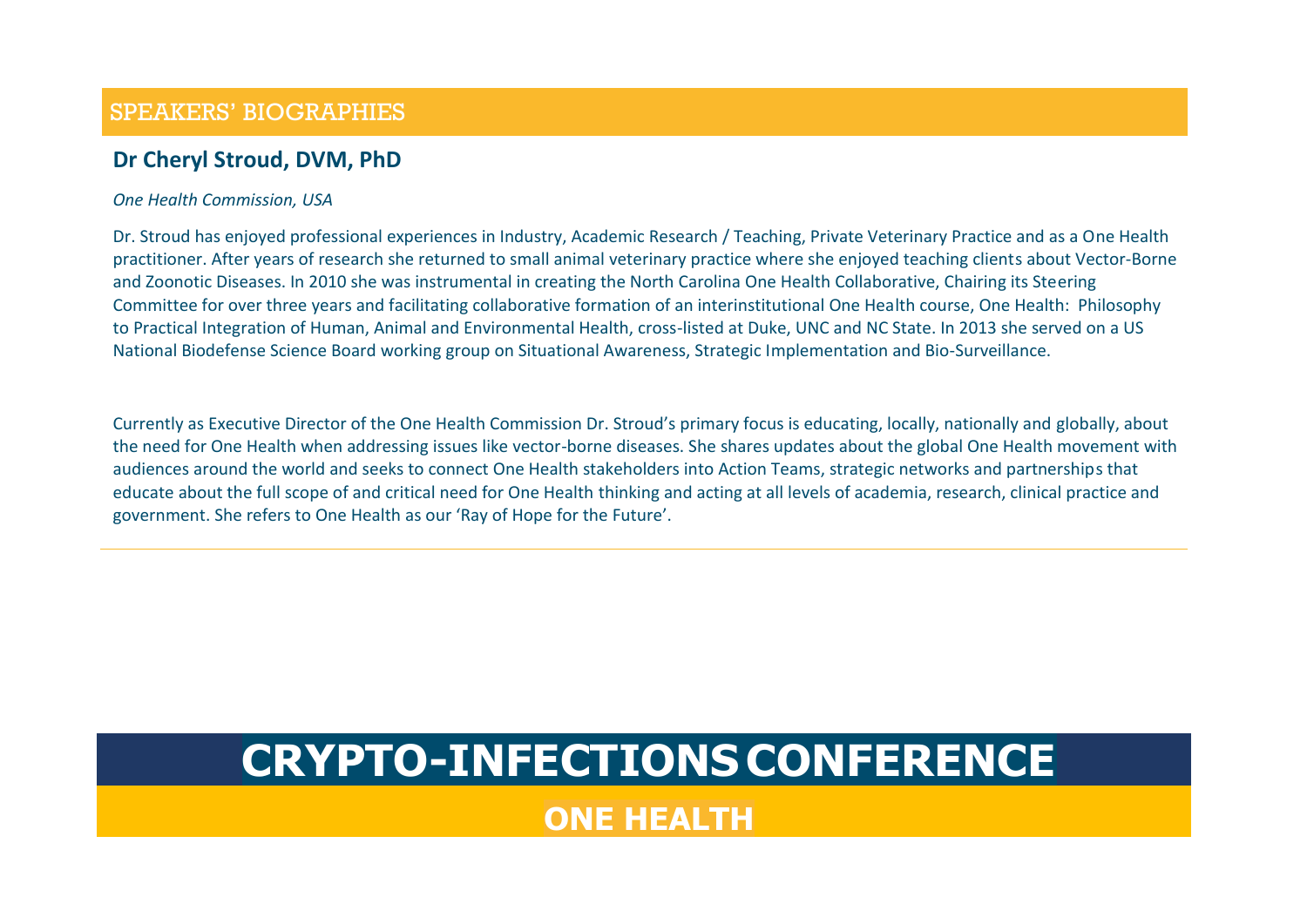#### **Dr Vett Lloyd**

*Professor of Biology – Mount Allison University, Canada*

Dr. Vett Lloyd is a professor of Biology at Mount Allison University with expertise in molecular genetics and epigenetics. Her research has included finding animal models for rare human genetic diseases, cloning organisms and cancer cell biology. For the past decade her lab has been working on the genetics of ticks and the pathogens they transmit. Dr. Lloyd is the founding member of the Maritime Lyme Disease Network and Canadian Lyme Consortium, an interdisciplinary network of researchers tackling the biological, social and human dimensions of Lyme disease and incorporating the Lyme patient community as full partners in this endeavor. Dr. Lloyd runs the Mount Allison tick lab, which does tick research that provides tick identification and pathogen testing to members of the public and veterinary medical community in the Maritimes. Her published work in this area includes tick genetics, tick behaviour and the use of dogs as a sentinel species to predict the risk of Lyme disease in humans. Additionally, she has a special interest in encouraging citizen science in tick surveillance activities as a way to promote tick education to communities.

### **Dr Karl Morten**

*Principal Investigator and Director of Graduate Studies in the Nuffield Department of Women's and Reproductive Health.*

The Morten lab has a long standing interest in understanding the role of mitochondria in health and disease and have built up over the last 10 years technologies allowing this to be studied in a high throughput format. As the leading group in Oxford working on mitochondria the group collaborate widely in Oxford, leading to numerous publications in this area. Recently we have been actively exploring the mechanisms behind Myalgic Encephalomyelitis/Chronic fatigue syndrome (ME/CFS) [\(https://www.mortengroup.org.uk/\)](https://www.mortengroup.org.uk/) in addition to developing new approaches to study cancer energetics in a project funded by Horizon 2020.

# **CRYPTO-INFECTIONSCONFERENCE**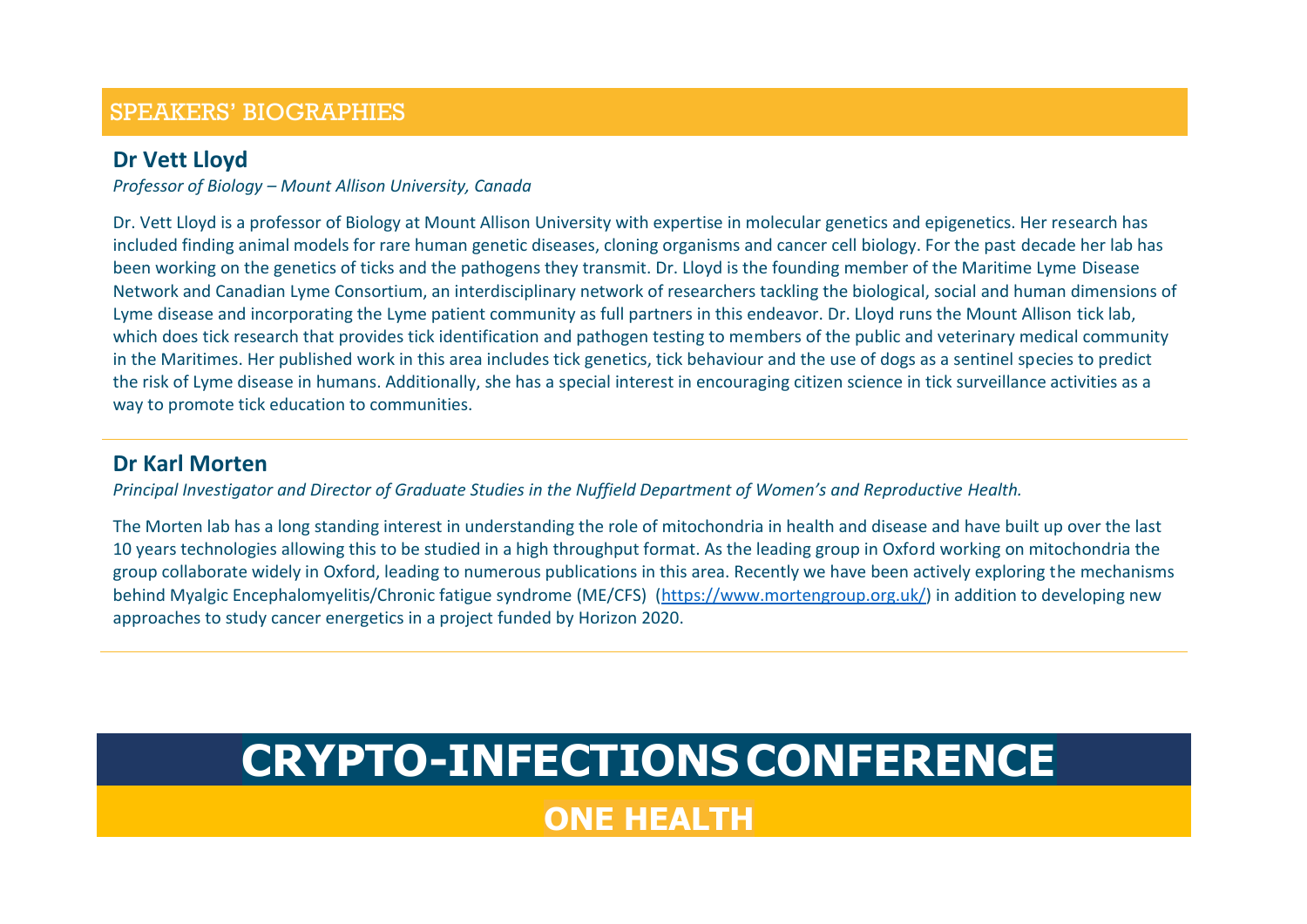### **Dr Bruno B. Chomel (DVM, MS, PhD, Dr. Sc)**

Dr. Chomel graduated from the School of Veterinary Medicine in Lyon, France in 1977 and received his DVM degree in 1978 from the University of Lyon, France. He was a faculty member of the Lyon Veterinary School from 1979 until 1990. Dr. Chomel received a MS in Microbiology (Pasteur Institute, Paris, 1981), a MS in Immunology (University of Lyon, 1982) and his PhD in Microbiology (1984), as well as his research directorship degree (former Dr.Sc degree) in 1989 from the same University. He served for 2 years as an Epidemic Intelligence Service Officer for the Centers for Disease control in Atlanta. Dr. Chomel served as a consultant in several international organizations including the French Ministry of Foreign Affairs, the United Nations Development Program, the World Health Organization, the World Bank, and NGOs such as Bioforce and Vétérinaires sans Frontières. Dr. Chomel joined the faculty of the School of Veterinary Medicine, UC Davis in 1990 where he is Professor of Zoonoses since 1999 and was nominated distinguished Professor in 2018. His research centers on cat scratch disease and Bartonella infections in domestic animals and wildlife, the epidemiology of rabies and plague and zoonoses of wildlife. He has authored or co-authored more than 220 peer-reviewed publications and numerous book chapters. He was the Director of the World Health Organization/Pan American Health Organization (WHO/PAHO) Collaborating Center on New and Emerging Zoonoses from 1997 until 2009 and was the Director of the Master of Preventive Veterinary Medicine at UC-Davis from 1998 until 2001 and from 2008 until 2013. Dr. Chomel was elected corresponding member of the French National Academy of Medicine in January 2007.

#### **Fred Verdult**

*Chairman of the Dutch Lyme Patients Association*

In 2018, Fred Verdult received the royal decoration as Knight for his 20 years of commitment to people living with HIV, and in particular for bringing the patient perspective into research on HIV cure. Since 2018 he is chairman of the Dutch Lyme Patients Association, as well as founding father of the Dutch Lyme Fund (Lymefonds). 'Partly due to the efforts of activists, I now only take one HIV pill per day, and I have never been ill because of HIV at all. The contrast with Lyme couldn't be greater: my struggle to obtain a diagnosis, the disabling symptoms and my 78 daily pills and drinks.'

# **CRYPTO-INFECTIONSCONFERENCE**